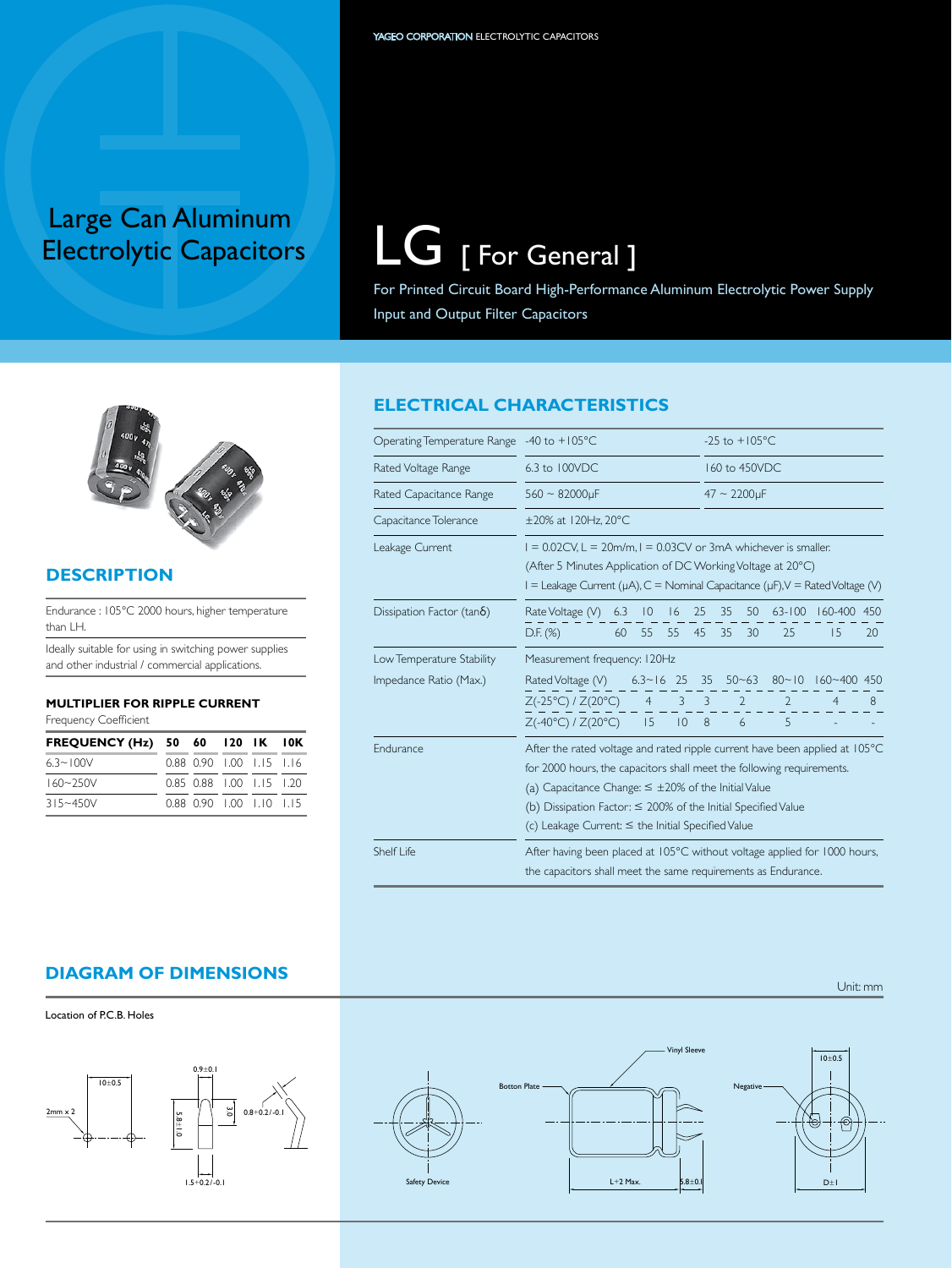| 16(20)<br>6.3(8)<br>10(13)<br>25 (32)<br><b>SIZE</b><br><b>SIZE</b><br><b>RIPPLE</b><br><b>RIPPLE</b><br><b>RIPPLE</b><br><b>SIZE</b><br><b>RIPPLE</b><br><b>SIZE</b><br>1.50<br>$22 \times 25$<br>$22 \times 30$<br>1.65<br>1.65<br>$25 \times 25$<br>$22 \times 25$<br>$22\times30$<br>1.85<br>1.55<br>$25 \times 25$<br>1.85<br>$22 \times 30$<br>1.70<br>$22 \times 35$<br>2.10<br>$25 \times 25$<br>1.70<br>$25 \times 30$<br>2.10<br>$30 \times 25$<br>2.15<br>$22 \times 25$<br>1.95<br>2.40<br>1.55<br>$22 \times 30$<br>$22 \times 40$<br>$25\times 25$<br>1.55<br>1.95<br>$25 \times 25$<br>$25 \times 35$<br>2.40<br>$30 \times 30$<br>2.40<br>$35 \times 25$<br>2.40<br>1.55<br>$22\times30$<br>1.75<br>$22 \times 35$<br>2.20<br>2.70<br>$22 \times 25$<br>$22 \times 45$<br>$25 \times 30$<br>2.25<br>2.75<br>$25 \times 40$<br>2.30<br>$30 \times 30$<br>2.70<br>$30 \times 25$<br>2.75<br>$35 \times 25$<br>$22\times30$<br>1.70<br>$22\times30$<br>1.90<br>2.55<br>3.15<br>$22 \times 40$<br>$25 \times 45$<br>1.70<br>1.90<br>2.60<br>$25 \times 25$<br>$25 \times 25$<br>$25 \times 35$<br>$30 \times 35$<br>3.15<br>$30 \times 30$<br>2.60<br>$35 \times 30$<br>3.25<br>2.65<br>$35 \times 25$<br>$22 \times 30$<br>1.95<br>$22 \times 35$<br>2.20<br>$22 \times 45$<br>2.90<br>$25 \times 50$<br>3.55<br>$25 \times 25$<br>1.95<br>2.25<br>2.90<br>$30 \times 40$<br>3.55<br>$25 \times 30$<br>$25 \times 40$<br>$30 \times 30$<br>2.90<br>3.55<br>$35 \times 35$<br>2.95<br>$35 \times 25$<br>2.25<br>4.05<br>$22 \times 35$<br>$22 \times 40$<br>2.50<br>$25 \times 45$<br>3.30<br>$30 \times 45$<br>2.25<br>2.55<br>3.80<br>$25 \times 30$<br>$25 \times 35$<br>$30 \times 35$<br>3.30<br>$35 \times 35$<br>2.25<br>$30 \times 25$<br>$30 \times 25$<br>2.45<br>$35 \times 30$<br>3.30<br>$22 \times 40$<br>2.55<br>2.95<br>$22 \times 50$<br>$25 \times 50$<br>3.80<br>$35 \times 45$<br>4.70<br>$25 \times 35$<br>2.55<br>2.90<br>3.75<br>$25 \times 40$<br>$30 \times 40$<br>$30 \times 30$<br>2.55<br>2.85<br>$30 \times 30$<br>$35 \times 30$<br>3.75<br>2.80<br>$35 \times 25$<br>2.55<br>$35 \times 25$<br>$22 \times 45$<br>2.90<br>$25 \times 45$<br>3.30<br>$30 \times 45$<br>4.30<br>$35\times50$<br>5.40<br>$25 \times 40$<br>2.95<br>$30 \times 35$<br>3.30<br>$35 \times 35$<br>4.25<br>$30\times30$<br>2.90<br>$35 \times 30$<br>3.30<br>$35 \times 25$<br>2.95<br>$25 \times 50$<br>$30 \times 50$<br>$25\times50$<br>3.25<br>3.70<br>4.80<br>$30 \times 35$<br>3.25<br>$30 \times 40$<br>3.70<br>$35 \times 40$<br>4.80<br>$35\times30$<br>3.30<br>$35\times30$<br>3.65<br>$25 \times 50$<br>3.70<br>$30 \times 45$<br>4.20<br>$35 \times 45$<br>5.45<br>3.70<br>$30 \times 40$<br>$35 \times 35$<br>3.80<br>$30 \times 45$<br>4.15<br>$30 \times 50$<br>4.65<br>$35\times35$<br>4.10<br>$35 \times 40$<br>4.65<br>5.50<br>$30 \times 50$<br>4.70<br>$35 \times 50$<br>$35\times40$<br>4.70<br>$35\times45$<br>5.30 | $CAP.(\mu F)$ | RATED VOLTAGE W V (SURGE VOLTAGE W V) |  |  |  |  |  |  |  |  |  |  |
|--------------------------------------------------------------------------------------------------------------------------------------------------------------------------------------------------------------------------------------------------------------------------------------------------------------------------------------------------------------------------------------------------------------------------------------------------------------------------------------------------------------------------------------------------------------------------------------------------------------------------------------------------------------------------------------------------------------------------------------------------------------------------------------------------------------------------------------------------------------------------------------------------------------------------------------------------------------------------------------------------------------------------------------------------------------------------------------------------------------------------------------------------------------------------------------------------------------------------------------------------------------------------------------------------------------------------------------------------------------------------------------------------------------------------------------------------------------------------------------------------------------------------------------------------------------------------------------------------------------------------------------------------------------------------------------------------------------------------------------------------------------------------------------------------------------------------------------------------------------------------------------------------------------------------------------------------------------------------------------------------------------------------------------------------------------------------------------------------------------------------------------------------------------------------------------------------------------------------------------------------------------------------------------------------------------------------------------------------------------------------------------------------------------------------------------------------------------------------------------------------------------------------------------------------------------------------------------------------------------------------------------------------------------------------------------------------------------------------------------------------------------------------------------------------------------------------------------------------------------------------------------------------------------------------------------------------------------|---------------|---------------------------------------|--|--|--|--|--|--|--|--|--|--|
|                                                                                                                                                                                                                                                                                                                                                                                                                                                                                                                                                                                                                                                                                                                                                                                                                                                                                                                                                                                                                                                                                                                                                                                                                                                                                                                                                                                                                                                                                                                                                                                                                                                                                                                                                                                                                                                                                                                                                                                                                                                                                                                                                                                                                                                                                                                                                                                                                                                                                                                                                                                                                                                                                                                                                                                                                                                                                                                                                              |               |                                       |  |  |  |  |  |  |  |  |  |  |
|                                                                                                                                                                                                                                                                                                                                                                                                                                                                                                                                                                                                                                                                                                                                                                                                                                                                                                                                                                                                                                                                                                                                                                                                                                                                                                                                                                                                                                                                                                                                                                                                                                                                                                                                                                                                                                                                                                                                                                                                                                                                                                                                                                                                                                                                                                                                                                                                                                                                                                                                                                                                                                                                                                                                                                                                                                                                                                                                                              | 4700          |                                       |  |  |  |  |  |  |  |  |  |  |
|                                                                                                                                                                                                                                                                                                                                                                                                                                                                                                                                                                                                                                                                                                                                                                                                                                                                                                                                                                                                                                                                                                                                                                                                                                                                                                                                                                                                                                                                                                                                                                                                                                                                                                                                                                                                                                                                                                                                                                                                                                                                                                                                                                                                                                                                                                                                                                                                                                                                                                                                                                                                                                                                                                                                                                                                                                                                                                                                                              | 5600          |                                       |  |  |  |  |  |  |  |  |  |  |
|                                                                                                                                                                                                                                                                                                                                                                                                                                                                                                                                                                                                                                                                                                                                                                                                                                                                                                                                                                                                                                                                                                                                                                                                                                                                                                                                                                                                                                                                                                                                                                                                                                                                                                                                                                                                                                                                                                                                                                                                                                                                                                                                                                                                                                                                                                                                                                                                                                                                                                                                                                                                                                                                                                                                                                                                                                                                                                                                                              |               |                                       |  |  |  |  |  |  |  |  |  |  |
|                                                                                                                                                                                                                                                                                                                                                                                                                                                                                                                                                                                                                                                                                                                                                                                                                                                                                                                                                                                                                                                                                                                                                                                                                                                                                                                                                                                                                                                                                                                                                                                                                                                                                                                                                                                                                                                                                                                                                                                                                                                                                                                                                                                                                                                                                                                                                                                                                                                                                                                                                                                                                                                                                                                                                                                                                                                                                                                                                              | 6800          |                                       |  |  |  |  |  |  |  |  |  |  |
|                                                                                                                                                                                                                                                                                                                                                                                                                                                                                                                                                                                                                                                                                                                                                                                                                                                                                                                                                                                                                                                                                                                                                                                                                                                                                                                                                                                                                                                                                                                                                                                                                                                                                                                                                                                                                                                                                                                                                                                                                                                                                                                                                                                                                                                                                                                                                                                                                                                                                                                                                                                                                                                                                                                                                                                                                                                                                                                                                              |               |                                       |  |  |  |  |  |  |  |  |  |  |
|                                                                                                                                                                                                                                                                                                                                                                                                                                                                                                                                                                                                                                                                                                                                                                                                                                                                                                                                                                                                                                                                                                                                                                                                                                                                                                                                                                                                                                                                                                                                                                                                                                                                                                                                                                                                                                                                                                                                                                                                                                                                                                                                                                                                                                                                                                                                                                                                                                                                                                                                                                                                                                                                                                                                                                                                                                                                                                                                                              | 8200          |                                       |  |  |  |  |  |  |  |  |  |  |
|                                                                                                                                                                                                                                                                                                                                                                                                                                                                                                                                                                                                                                                                                                                                                                                                                                                                                                                                                                                                                                                                                                                                                                                                                                                                                                                                                                                                                                                                                                                                                                                                                                                                                                                                                                                                                                                                                                                                                                                                                                                                                                                                                                                                                                                                                                                                                                                                                                                                                                                                                                                                                                                                                                                                                                                                                                                                                                                                                              |               |                                       |  |  |  |  |  |  |  |  |  |  |
|                                                                                                                                                                                                                                                                                                                                                                                                                                                                                                                                                                                                                                                                                                                                                                                                                                                                                                                                                                                                                                                                                                                                                                                                                                                                                                                                                                                                                                                                                                                                                                                                                                                                                                                                                                                                                                                                                                                                                                                                                                                                                                                                                                                                                                                                                                                                                                                                                                                                                                                                                                                                                                                                                                                                                                                                                                                                                                                                                              |               |                                       |  |  |  |  |  |  |  |  |  |  |
|                                                                                                                                                                                                                                                                                                                                                                                                                                                                                                                                                                                                                                                                                                                                                                                                                                                                                                                                                                                                                                                                                                                                                                                                                                                                                                                                                                                                                                                                                                                                                                                                                                                                                                                                                                                                                                                                                                                                                                                                                                                                                                                                                                                                                                                                                                                                                                                                                                                                                                                                                                                                                                                                                                                                                                                                                                                                                                                                                              | 10000         |                                       |  |  |  |  |  |  |  |  |  |  |
|                                                                                                                                                                                                                                                                                                                                                                                                                                                                                                                                                                                                                                                                                                                                                                                                                                                                                                                                                                                                                                                                                                                                                                                                                                                                                                                                                                                                                                                                                                                                                                                                                                                                                                                                                                                                                                                                                                                                                                                                                                                                                                                                                                                                                                                                                                                                                                                                                                                                                                                                                                                                                                                                                                                                                                                                                                                                                                                                                              |               |                                       |  |  |  |  |  |  |  |  |  |  |
|                                                                                                                                                                                                                                                                                                                                                                                                                                                                                                                                                                                                                                                                                                                                                                                                                                                                                                                                                                                                                                                                                                                                                                                                                                                                                                                                                                                                                                                                                                                                                                                                                                                                                                                                                                                                                                                                                                                                                                                                                                                                                                                                                                                                                                                                                                                                                                                                                                                                                                                                                                                                                                                                                                                                                                                                                                                                                                                                                              |               |                                       |  |  |  |  |  |  |  |  |  |  |
|                                                                                                                                                                                                                                                                                                                                                                                                                                                                                                                                                                                                                                                                                                                                                                                                                                                                                                                                                                                                                                                                                                                                                                                                                                                                                                                                                                                                                                                                                                                                                                                                                                                                                                                                                                                                                                                                                                                                                                                                                                                                                                                                                                                                                                                                                                                                                                                                                                                                                                                                                                                                                                                                                                                                                                                                                                                                                                                                                              |               |                                       |  |  |  |  |  |  |  |  |  |  |
|                                                                                                                                                                                                                                                                                                                                                                                                                                                                                                                                                                                                                                                                                                                                                                                                                                                                                                                                                                                                                                                                                                                                                                                                                                                                                                                                                                                                                                                                                                                                                                                                                                                                                                                                                                                                                                                                                                                                                                                                                                                                                                                                                                                                                                                                                                                                                                                                                                                                                                                                                                                                                                                                                                                                                                                                                                                                                                                                                              | 12000         |                                       |  |  |  |  |  |  |  |  |  |  |
|                                                                                                                                                                                                                                                                                                                                                                                                                                                                                                                                                                                                                                                                                                                                                                                                                                                                                                                                                                                                                                                                                                                                                                                                                                                                                                                                                                                                                                                                                                                                                                                                                                                                                                                                                                                                                                                                                                                                                                                                                                                                                                                                                                                                                                                                                                                                                                                                                                                                                                                                                                                                                                                                                                                                                                                                                                                                                                                                                              |               |                                       |  |  |  |  |  |  |  |  |  |  |
|                                                                                                                                                                                                                                                                                                                                                                                                                                                                                                                                                                                                                                                                                                                                                                                                                                                                                                                                                                                                                                                                                                                                                                                                                                                                                                                                                                                                                                                                                                                                                                                                                                                                                                                                                                                                                                                                                                                                                                                                                                                                                                                                                                                                                                                                                                                                                                                                                                                                                                                                                                                                                                                                                                                                                                                                                                                                                                                                                              |               |                                       |  |  |  |  |  |  |  |  |  |  |
|                                                                                                                                                                                                                                                                                                                                                                                                                                                                                                                                                                                                                                                                                                                                                                                                                                                                                                                                                                                                                                                                                                                                                                                                                                                                                                                                                                                                                                                                                                                                                                                                                                                                                                                                                                                                                                                                                                                                                                                                                                                                                                                                                                                                                                                                                                                                                                                                                                                                                                                                                                                                                                                                                                                                                                                                                                                                                                                                                              |               |                                       |  |  |  |  |  |  |  |  |  |  |
|                                                                                                                                                                                                                                                                                                                                                                                                                                                                                                                                                                                                                                                                                                                                                                                                                                                                                                                                                                                                                                                                                                                                                                                                                                                                                                                                                                                                                                                                                                                                                                                                                                                                                                                                                                                                                                                                                                                                                                                                                                                                                                                                                                                                                                                                                                                                                                                                                                                                                                                                                                                                                                                                                                                                                                                                                                                                                                                                                              | 15000         |                                       |  |  |  |  |  |  |  |  |  |  |
|                                                                                                                                                                                                                                                                                                                                                                                                                                                                                                                                                                                                                                                                                                                                                                                                                                                                                                                                                                                                                                                                                                                                                                                                                                                                                                                                                                                                                                                                                                                                                                                                                                                                                                                                                                                                                                                                                                                                                                                                                                                                                                                                                                                                                                                                                                                                                                                                                                                                                                                                                                                                                                                                                                                                                                                                                                                                                                                                                              |               |                                       |  |  |  |  |  |  |  |  |  |  |
|                                                                                                                                                                                                                                                                                                                                                                                                                                                                                                                                                                                                                                                                                                                                                                                                                                                                                                                                                                                                                                                                                                                                                                                                                                                                                                                                                                                                                                                                                                                                                                                                                                                                                                                                                                                                                                                                                                                                                                                                                                                                                                                                                                                                                                                                                                                                                                                                                                                                                                                                                                                                                                                                                                                                                                                                                                                                                                                                                              |               |                                       |  |  |  |  |  |  |  |  |  |  |
|                                                                                                                                                                                                                                                                                                                                                                                                                                                                                                                                                                                                                                                                                                                                                                                                                                                                                                                                                                                                                                                                                                                                                                                                                                                                                                                                                                                                                                                                                                                                                                                                                                                                                                                                                                                                                                                                                                                                                                                                                                                                                                                                                                                                                                                                                                                                                                                                                                                                                                                                                                                                                                                                                                                                                                                                                                                                                                                                                              |               |                                       |  |  |  |  |  |  |  |  |  |  |
|                                                                                                                                                                                                                                                                                                                                                                                                                                                                                                                                                                                                                                                                                                                                                                                                                                                                                                                                                                                                                                                                                                                                                                                                                                                                                                                                                                                                                                                                                                                                                                                                                                                                                                                                                                                                                                                                                                                                                                                                                                                                                                                                                                                                                                                                                                                                                                                                                                                                                                                                                                                                                                                                                                                                                                                                                                                                                                                                                              | 18000         |                                       |  |  |  |  |  |  |  |  |  |  |
|                                                                                                                                                                                                                                                                                                                                                                                                                                                                                                                                                                                                                                                                                                                                                                                                                                                                                                                                                                                                                                                                                                                                                                                                                                                                                                                                                                                                                                                                                                                                                                                                                                                                                                                                                                                                                                                                                                                                                                                                                                                                                                                                                                                                                                                                                                                                                                                                                                                                                                                                                                                                                                                                                                                                                                                                                                                                                                                                                              |               |                                       |  |  |  |  |  |  |  |  |  |  |
|                                                                                                                                                                                                                                                                                                                                                                                                                                                                                                                                                                                                                                                                                                                                                                                                                                                                                                                                                                                                                                                                                                                                                                                                                                                                                                                                                                                                                                                                                                                                                                                                                                                                                                                                                                                                                                                                                                                                                                                                                                                                                                                                                                                                                                                                                                                                                                                                                                                                                                                                                                                                                                                                                                                                                                                                                                                                                                                                                              |               |                                       |  |  |  |  |  |  |  |  |  |  |
|                                                                                                                                                                                                                                                                                                                                                                                                                                                                                                                                                                                                                                                                                                                                                                                                                                                                                                                                                                                                                                                                                                                                                                                                                                                                                                                                                                                                                                                                                                                                                                                                                                                                                                                                                                                                                                                                                                                                                                                                                                                                                                                                                                                                                                                                                                                                                                                                                                                                                                                                                                                                                                                                                                                                                                                                                                                                                                                                                              |               |                                       |  |  |  |  |  |  |  |  |  |  |
|                                                                                                                                                                                                                                                                                                                                                                                                                                                                                                                                                                                                                                                                                                                                                                                                                                                                                                                                                                                                                                                                                                                                                                                                                                                                                                                                                                                                                                                                                                                                                                                                                                                                                                                                                                                                                                                                                                                                                                                                                                                                                                                                                                                                                                                                                                                                                                                                                                                                                                                                                                                                                                                                                                                                                                                                                                                                                                                                                              | 22000         |                                       |  |  |  |  |  |  |  |  |  |  |
|                                                                                                                                                                                                                                                                                                                                                                                                                                                                                                                                                                                                                                                                                                                                                                                                                                                                                                                                                                                                                                                                                                                                                                                                                                                                                                                                                                                                                                                                                                                                                                                                                                                                                                                                                                                                                                                                                                                                                                                                                                                                                                                                                                                                                                                                                                                                                                                                                                                                                                                                                                                                                                                                                                                                                                                                                                                                                                                                                              |               |                                       |  |  |  |  |  |  |  |  |  |  |
|                                                                                                                                                                                                                                                                                                                                                                                                                                                                                                                                                                                                                                                                                                                                                                                                                                                                                                                                                                                                                                                                                                                                                                                                                                                                                                                                                                                                                                                                                                                                                                                                                                                                                                                                                                                                                                                                                                                                                                                                                                                                                                                                                                                                                                                                                                                                                                                                                                                                                                                                                                                                                                                                                                                                                                                                                                                                                                                                                              |               |                                       |  |  |  |  |  |  |  |  |  |  |
|                                                                                                                                                                                                                                                                                                                                                                                                                                                                                                                                                                                                                                                                                                                                                                                                                                                                                                                                                                                                                                                                                                                                                                                                                                                                                                                                                                                                                                                                                                                                                                                                                                                                                                                                                                                                                                                                                                                                                                                                                                                                                                                                                                                                                                                                                                                                                                                                                                                                                                                                                                                                                                                                                                                                                                                                                                                                                                                                                              | 27000         |                                       |  |  |  |  |  |  |  |  |  |  |
|                                                                                                                                                                                                                                                                                                                                                                                                                                                                                                                                                                                                                                                                                                                                                                                                                                                                                                                                                                                                                                                                                                                                                                                                                                                                                                                                                                                                                                                                                                                                                                                                                                                                                                                                                                                                                                                                                                                                                                                                                                                                                                                                                                                                                                                                                                                                                                                                                                                                                                                                                                                                                                                                                                                                                                                                                                                                                                                                                              |               |                                       |  |  |  |  |  |  |  |  |  |  |
|                                                                                                                                                                                                                                                                                                                                                                                                                                                                                                                                                                                                                                                                                                                                                                                                                                                                                                                                                                                                                                                                                                                                                                                                                                                                                                                                                                                                                                                                                                                                                                                                                                                                                                                                                                                                                                                                                                                                                                                                                                                                                                                                                                                                                                                                                                                                                                                                                                                                                                                                                                                                                                                                                                                                                                                                                                                                                                                                                              |               |                                       |  |  |  |  |  |  |  |  |  |  |
|                                                                                                                                                                                                                                                                                                                                                                                                                                                                                                                                                                                                                                                                                                                                                                                                                                                                                                                                                                                                                                                                                                                                                                                                                                                                                                                                                                                                                                                                                                                                                                                                                                                                                                                                                                                                                                                                                                                                                                                                                                                                                                                                                                                                                                                                                                                                                                                                                                                                                                                                                                                                                                                                                                                                                                                                                                                                                                                                                              |               |                                       |  |  |  |  |  |  |  |  |  |  |
|                                                                                                                                                                                                                                                                                                                                                                                                                                                                                                                                                                                                                                                                                                                                                                                                                                                                                                                                                                                                                                                                                                                                                                                                                                                                                                                                                                                                                                                                                                                                                                                                                                                                                                                                                                                                                                                                                                                                                                                                                                                                                                                                                                                                                                                                                                                                                                                                                                                                                                                                                                                                                                                                                                                                                                                                                                                                                                                                                              | 33000         |                                       |  |  |  |  |  |  |  |  |  |  |
|                                                                                                                                                                                                                                                                                                                                                                                                                                                                                                                                                                                                                                                                                                                                                                                                                                                                                                                                                                                                                                                                                                                                                                                                                                                                                                                                                                                                                                                                                                                                                                                                                                                                                                                                                                                                                                                                                                                                                                                                                                                                                                                                                                                                                                                                                                                                                                                                                                                                                                                                                                                                                                                                                                                                                                                                                                                                                                                                                              |               |                                       |  |  |  |  |  |  |  |  |  |  |
|                                                                                                                                                                                                                                                                                                                                                                                                                                                                                                                                                                                                                                                                                                                                                                                                                                                                                                                                                                                                                                                                                                                                                                                                                                                                                                                                                                                                                                                                                                                                                                                                                                                                                                                                                                                                                                                                                                                                                                                                                                                                                                                                                                                                                                                                                                                                                                                                                                                                                                                                                                                                                                                                                                                                                                                                                                                                                                                                                              |               |                                       |  |  |  |  |  |  |  |  |  |  |
|                                                                                                                                                                                                                                                                                                                                                                                                                                                                                                                                                                                                                                                                                                                                                                                                                                                                                                                                                                                                                                                                                                                                                                                                                                                                                                                                                                                                                                                                                                                                                                                                                                                                                                                                                                                                                                                                                                                                                                                                                                                                                                                                                                                                                                                                                                                                                                                                                                                                                                                                                                                                                                                                                                                                                                                                                                                                                                                                                              |               |                                       |  |  |  |  |  |  |  |  |  |  |
|                                                                                                                                                                                                                                                                                                                                                                                                                                                                                                                                                                                                                                                                                                                                                                                                                                                                                                                                                                                                                                                                                                                                                                                                                                                                                                                                                                                                                                                                                                                                                                                                                                                                                                                                                                                                                                                                                                                                                                                                                                                                                                                                                                                                                                                                                                                                                                                                                                                                                                                                                                                                                                                                                                                                                                                                                                                                                                                                                              | 39000         |                                       |  |  |  |  |  |  |  |  |  |  |
|                                                                                                                                                                                                                                                                                                                                                                                                                                                                                                                                                                                                                                                                                                                                                                                                                                                                                                                                                                                                                                                                                                                                                                                                                                                                                                                                                                                                                                                                                                                                                                                                                                                                                                                                                                                                                                                                                                                                                                                                                                                                                                                                                                                                                                                                                                                                                                                                                                                                                                                                                                                                                                                                                                                                                                                                                                                                                                                                                              |               |                                       |  |  |  |  |  |  |  |  |  |  |
|                                                                                                                                                                                                                                                                                                                                                                                                                                                                                                                                                                                                                                                                                                                                                                                                                                                                                                                                                                                                                                                                                                                                                                                                                                                                                                                                                                                                                                                                                                                                                                                                                                                                                                                                                                                                                                                                                                                                                                                                                                                                                                                                                                                                                                                                                                                                                                                                                                                                                                                                                                                                                                                                                                                                                                                                                                                                                                                                                              |               |                                       |  |  |  |  |  |  |  |  |  |  |
|                                                                                                                                                                                                                                                                                                                                                                                                                                                                                                                                                                                                                                                                                                                                                                                                                                                                                                                                                                                                                                                                                                                                                                                                                                                                                                                                                                                                                                                                                                                                                                                                                                                                                                                                                                                                                                                                                                                                                                                                                                                                                                                                                                                                                                                                                                                                                                                                                                                                                                                                                                                                                                                                                                                                                                                                                                                                                                                                                              | 47000         |                                       |  |  |  |  |  |  |  |  |  |  |
|                                                                                                                                                                                                                                                                                                                                                                                                                                                                                                                                                                                                                                                                                                                                                                                                                                                                                                                                                                                                                                                                                                                                                                                                                                                                                                                                                                                                                                                                                                                                                                                                                                                                                                                                                                                                                                                                                                                                                                                                                                                                                                                                                                                                                                                                                                                                                                                                                                                                                                                                                                                                                                                                                                                                                                                                                                                                                                                                                              |               |                                       |  |  |  |  |  |  |  |  |  |  |
|                                                                                                                                                                                                                                                                                                                                                                                                                                                                                                                                                                                                                                                                                                                                                                                                                                                                                                                                                                                                                                                                                                                                                                                                                                                                                                                                                                                                                                                                                                                                                                                                                                                                                                                                                                                                                                                                                                                                                                                                                                                                                                                                                                                                                                                                                                                                                                                                                                                                                                                                                                                                                                                                                                                                                                                                                                                                                                                                                              | 56000         |                                       |  |  |  |  |  |  |  |  |  |  |
|                                                                                                                                                                                                                                                                                                                                                                                                                                                                                                                                                                                                                                                                                                                                                                                                                                                                                                                                                                                                                                                                                                                                                                                                                                                                                                                                                                                                                                                                                                                                                                                                                                                                                                                                                                                                                                                                                                                                                                                                                                                                                                                                                                                                                                                                                                                                                                                                                                                                                                                                                                                                                                                                                                                                                                                                                                                                                                                                                              |               |                                       |  |  |  |  |  |  |  |  |  |  |
|                                                                                                                                                                                                                                                                                                                                                                                                                                                                                                                                                                                                                                                                                                                                                                                                                                                                                                                                                                                                                                                                                                                                                                                                                                                                                                                                                                                                                                                                                                                                                                                                                                                                                                                                                                                                                                                                                                                                                                                                                                                                                                                                                                                                                                                                                                                                                                                                                                                                                                                                                                                                                                                                                                                                                                                                                                                                                                                                                              | 68000         |                                       |  |  |  |  |  |  |  |  |  |  |
|                                                                                                                                                                                                                                                                                                                                                                                                                                                                                                                                                                                                                                                                                                                                                                                                                                                                                                                                                                                                                                                                                                                                                                                                                                                                                                                                                                                                                                                                                                                                                                                                                                                                                                                                                                                                                                                                                                                                                                                                                                                                                                                                                                                                                                                                                                                                                                                                                                                                                                                                                                                                                                                                                                                                                                                                                                                                                                                                                              |               |                                       |  |  |  |  |  |  |  |  |  |  |
|                                                                                                                                                                                                                                                                                                                                                                                                                                                                                                                                                                                                                                                                                                                                                                                                                                                                                                                                                                                                                                                                                                                                                                                                                                                                                                                                                                                                                                                                                                                                                                                                                                                                                                                                                                                                                                                                                                                                                                                                                                                                                                                                                                                                                                                                                                                                                                                                                                                                                                                                                                                                                                                                                                                                                                                                                                                                                                                                                              | 82000         |                                       |  |  |  |  |  |  |  |  |  |  |

Note: 1. Ripple Current: (A/rms) 105°C, 120Hz

 $D \times L$ : mm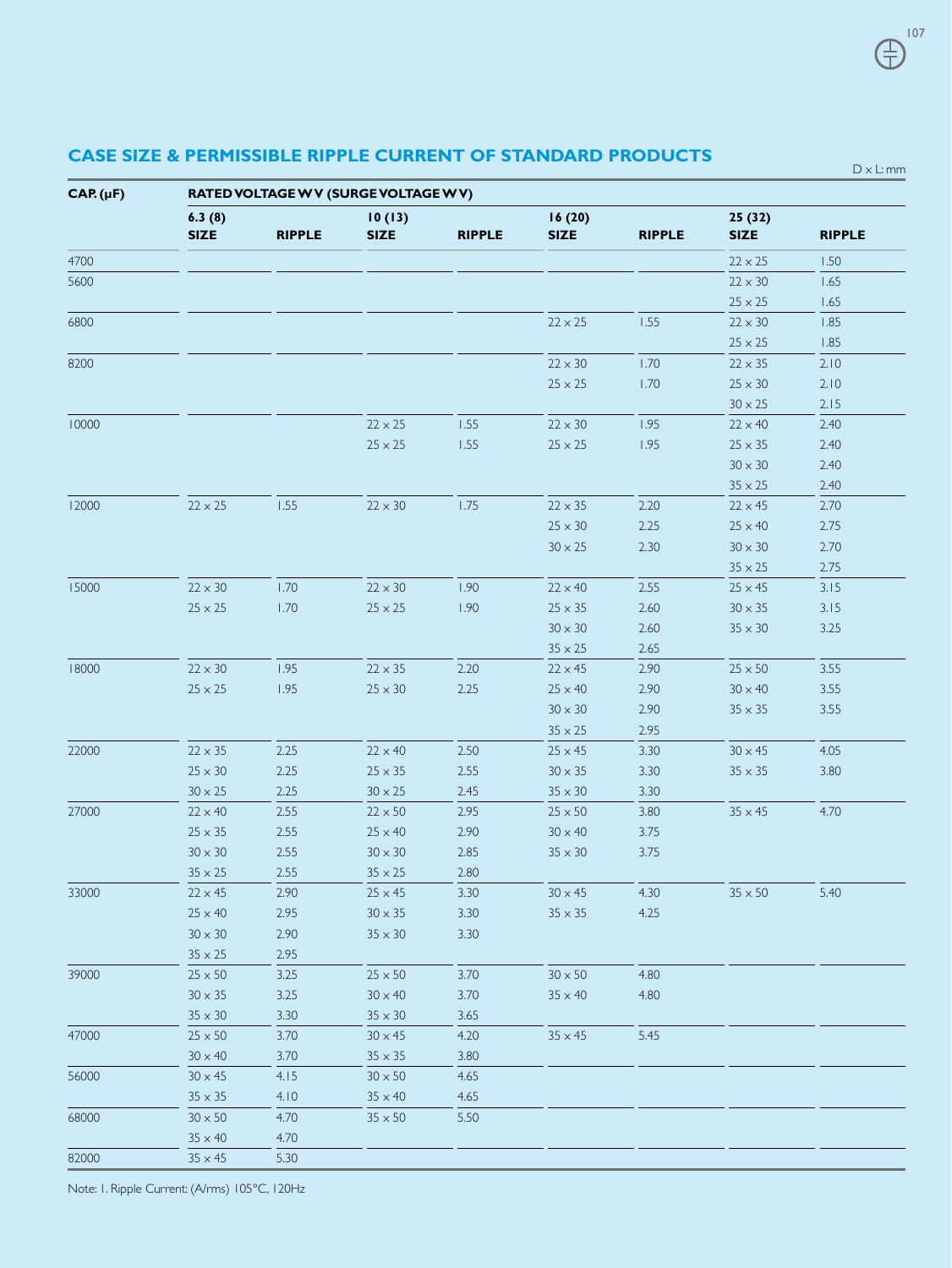D x L: mm

| $CAP. (\mu F)$ | RATED VOLTAGE W V (SURGE VOLTAGE W V) |               |                       |               |                        |               |                         |               |  |  |  |
|----------------|---------------------------------------|---------------|-----------------------|---------------|------------------------|---------------|-------------------------|---------------|--|--|--|
|                | 35(44)<br><b>SIZE</b>                 | <b>RIPPLE</b> | 50(63)<br><b>SIZE</b> | <b>RIPPLE</b> | 63 (79)<br><b>SIZE</b> | <b>RIPPLE</b> | 80 (100)<br><b>SIZE</b> | <b>RIPPLE</b> |  |  |  |
| 820            |                                       |               |                       |               |                        |               | $22 \times 25$          | 1.10          |  |  |  |
| 1000           |                                       |               |                       |               |                        |               | $22\times30$            | 1.20          |  |  |  |
|                |                                       |               |                       |               |                        |               | $25\times 25$           | 1.20          |  |  |  |
| 1200           |                                       |               |                       |               | $22\times25$           | 1.20          | $22\times30$            | 1.40          |  |  |  |
|                |                                       |               |                       |               |                        |               | $25\times 25$           | 1.40          |  |  |  |
| 1500           |                                       |               |                       |               | $22\times30$           | 1.30          | $22 \times 35$          | 1.60          |  |  |  |
|                |                                       |               |                       |               | $25\times 25$          | 1.30          | $25 \times 30$          | 1.60          |  |  |  |
|                |                                       |               |                       |               |                        |               | $30\times25$            | 1.65          |  |  |  |
| 1800           |                                       |               | $22 \times 25$        | 1.30          | $22\times30$           | 1.50          | $22 \times 40$          | 1.80          |  |  |  |
|                |                                       |               |                       |               | $25\times 25$          | 1.50          | $25 \times 35$          | 1.85          |  |  |  |
|                |                                       |               |                       |               |                        |               | $30 \times 25$          | 1.80          |  |  |  |
| 2200           |                                       |               | $22\times30$          | $1.55$        | $22 \times 35$         | 1.70          | $22 \times 45$          | 2.05          |  |  |  |
|                |                                       |               | $25\times 25$         | 1.55          | $25\times30$           | $1.75\,$      | $25\times35$            | 2.00          |  |  |  |
|                |                                       |               |                       |               | $30\times25$           | 1.80          | $30 \times 30$          | 2.05          |  |  |  |
|                |                                       |               |                       |               |                        |               | $35\times 25$           | 2.05          |  |  |  |
| 2700           |                                       |               | $22\times30$          | 1.70          | $22 \times 40$         | 2.00          | $25 \times 45$          | 2.35          |  |  |  |
|                |                                       |               | $25\times 25$         | 1.70          | $25\times35$           | 2.00          | $30 \times 35$          | 2.35          |  |  |  |
|                |                                       |               |                       |               | $30\times25$           | 1.95          | $35\times30$            | 2.35          |  |  |  |
| 3300           | $22\times25$                          | 1.40          | $22\times35$          | 1.95          | $22\times50$           | 2.30          | $25\times50$            | 2.70          |  |  |  |
|                |                                       |               | $25\times30$          | 1.85          | $25 \times 40$         | 2.30          | $30 \times 40$          | 2.70          |  |  |  |
|                |                                       |               |                       |               | $30\times30$           | 2.25          | $35\times30$            | 2.55          |  |  |  |
|                |                                       |               |                       |               | $35\times 25$          | 2.10          |                         |               |  |  |  |
| 3900           | $22\times30$                          | $1.55\,$      | $22\times 40$         | 2.15          | $25 \times 45$         | 2.55          | $30 \times 45$          | 3.00          |  |  |  |
|                | $25\times 25$                         | 1.55          | $25 \times 35$        | 2.20          | $30\times35$           | 2.55          | $35 \times 35$          | 3.00          |  |  |  |
|                |                                       |               | $30 \times 25$        | 1.95          | $35\times30$           | 2.55          |                         |               |  |  |  |
| 4700           | $22 \times 35$                        | 1.80          | $22 \times 45$        | 2.45          | $25\times50$           | 2.85          | $30\times50$            | 3.40          |  |  |  |
|                | $25\times 25$                         | $1.80\,$      | $25 \times 40$        | 2.45          | $30\times40$           | 2.85          | $35 \times 40$          | 3.40          |  |  |  |
|                |                                       |               | $30\times30$          | 2.45          | $35\times30$           | 2.80          |                         |               |  |  |  |
|                |                                       |               | $35\times 25$         | $2.50$        |                        |               |                         |               |  |  |  |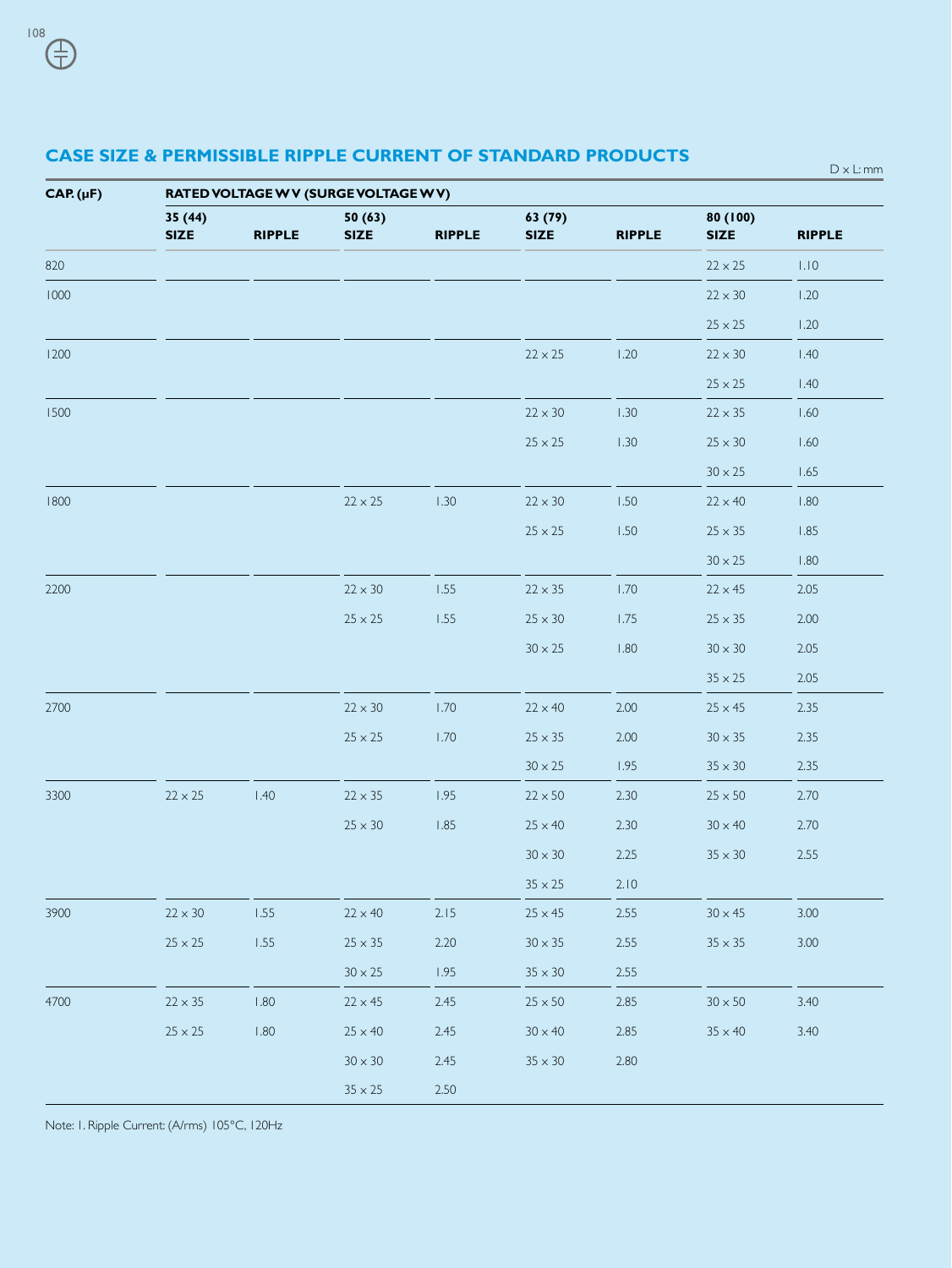| $CAP. (\mu F)$ | RATED VOLTAGE W V (SURGE VOLTAGE W V) |               |                       |               |                       |               |                         |               |  |  |  |
|----------------|---------------------------------------|---------------|-----------------------|---------------|-----------------------|---------------|-------------------------|---------------|--|--|--|
|                | 35(44)<br><b>SIZE</b>                 | <b>RIPPLE</b> | 50(63)<br><b>SIZE</b> | <b>RIPPLE</b> | 63(79)<br><b>SIZE</b> | <b>RIPPLE</b> | 80 (100)<br><b>SIZE</b> | <b>RIPPLE</b> |  |  |  |
| 5600           | $22 \times 35$                        | 19.5          | $22 \times 50$        | 2.75          | $30 \times 45$        | 3.20          | $35 \times 45$          | 3.80          |  |  |  |
|                | $25\times30$                          | 1.95          | $25 \times 40$        | 2.70          | $35 \times 35$        | 3.20          |                         |               |  |  |  |
|                | $30\times25$                          | 2.00          | $30\times35$          | 2.75          |                       |               |                         |               |  |  |  |
|                |                                       |               | $35 \times 30$        | 2.75          |                       |               |                         |               |  |  |  |
| 6800           | $22 \times 40$                        | 2.20          | $25\times50$          | 3.30          | $30 \times 50$        | 3.65          | $35 \times 50$          | 3.90          |  |  |  |
|                | $25 \times 35$                        | 2.25          | $30 \times 40$        | 3.30          | $35\times40$          | 3.65          |                         |               |  |  |  |
|                | $30\times30$                          | 2.30          | $35\times30$          | 3.25          |                       |               |                         |               |  |  |  |
|                | $35 \times 25$                        | 2.35          |                       |               |                       |               |                         |               |  |  |  |
| 8200           | $22 \times 50$                        | 2.55          | $30 \times 45$        | 3.60          | $35 \times 45$        | 3.90          | $35 \times 60$          | 4.00          |  |  |  |
|                | $25 \times 40$                        | 2.50          | $35 \times 35$        | 3.55          |                       |               |                         |               |  |  |  |
|                | $30\times30$                          | 2.75          |                       |               |                       |               |                         |               |  |  |  |
|                | $35 \times 25$                        | 2.75          |                       |               |                       |               |                         |               |  |  |  |
| 10000          | $25 \times 45$                        | 2.85          | $30 \times 50$        | 4.05          | $35 \times 50$        | 4.40          |                         |               |  |  |  |
|                | $30 \times 35$                        | 2.90          | $35 \times 50$        | 4.05          |                       |               |                         |               |  |  |  |
|                | $35\times30$                          | 2.95          | $35\times40$          | 4.00          |                       |               |                         |               |  |  |  |
| 12000          | $25\times50$                          | 3.25          | $35 \times 45$        | 4.55          |                       |               |                         |               |  |  |  |
|                | $30 \times 40$                        | 3.25          |                       |               |                       |               |                         |               |  |  |  |
|                | $35 \times 30$                        | 3.15          |                       |               |                       |               |                         |               |  |  |  |
| 15000          | $30 \times 45$                        | 3.70          |                       |               |                       |               |                         |               |  |  |  |
|                | $35\times35$                          | 3.65          |                       |               |                       |               |                         |               |  |  |  |
| 18000          | $35 \times 40$                        | 4.35          |                       |               |                       |               |                         |               |  |  |  |
| 22000          | $35 \times 50$                        | 4.90          |                       |               |                       |               |                         |               |  |  |  |

Note: 1. Ripple Current: (A/rms) 105°C, 120Hz

109 ⊕

D x L: mm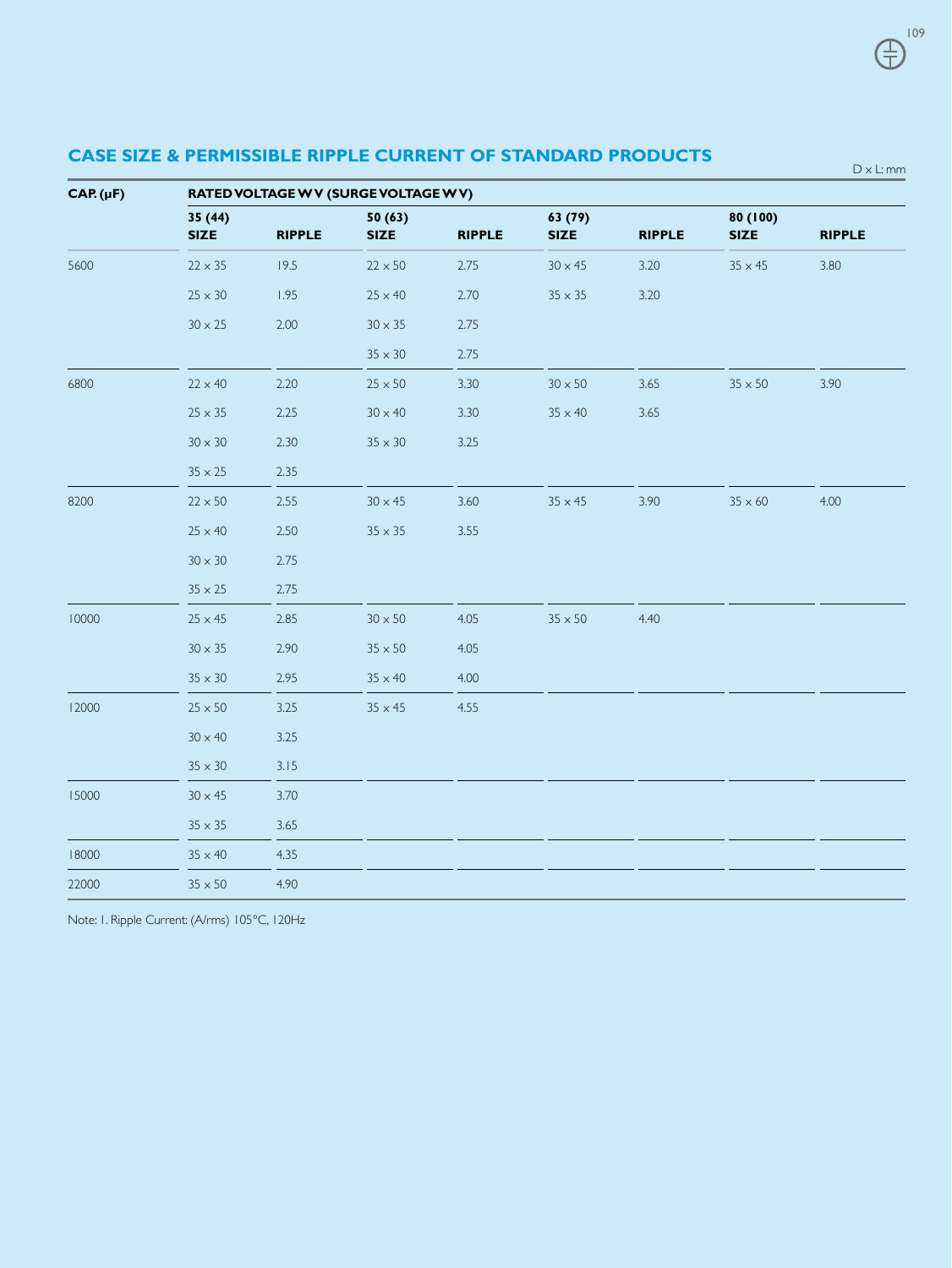$D \times L$ : mm

| $CAP.(\mu F)$ | RATED VOLTAGE W V (SURGE VOLTAGE W V) |               |                         |               |                          |               |                         |               |  |  |  |
|---------------|---------------------------------------|---------------|-------------------------|---------------|--------------------------|---------------|-------------------------|---------------|--|--|--|
|               | 100(125)<br><b>SIZE</b>               | <b>RIPPLE</b> | 160(200)<br><b>SIZE</b> | <b>RIPPLE</b> | 180 (225)<br><b>SIZE</b> | <b>RIPPLE</b> | 200(250)<br><b>SIZE</b> | <b>RIPPLE</b> |  |  |  |
| 150           |                                       |               |                         |               |                          |               | $22 \times 20$          | 0.65          |  |  |  |
| 180           |                                       |               |                         |               | $22 \times 20$           | 0.75          | $22 \times 20$          | 0.70          |  |  |  |
| 220           |                                       |               | $22\times20$            | 0.80          | $22 \times 25$           | 0.85          | $22\times25$            | 0.80          |  |  |  |
|               |                                       |               |                         |               |                          |               | $25 \times 20$          | 0.80          |  |  |  |
| 270           |                                       |               | $22 \times 25$          | 1.00          | $22 \times 25$           | 0.95          | $22 \times 25$          | 0.85          |  |  |  |
|               |                                       |               |                         |               | $25 \times 20$           | 0.90          | $25 \times 25$          | 0.85          |  |  |  |
| 330           |                                       |               | $22 \times 25$          | 1.20          | $22 \times 25$           | 1.20          | $22 \times 30$          | 1.20          |  |  |  |
|               |                                       |               | $25\times20$            | 1.15          | $22 \times 30$           | 1.10          | $25 \times 25$          | 1.20          |  |  |  |
|               |                                       |               |                         |               | $25\times 25$            | 1.10          |                         |               |  |  |  |
| 390           |                                       |               | $22\times30$            | 1.30          | $22 \times 30$           | 1.30          | $22\times30$            | 1.30          |  |  |  |
|               |                                       |               | $25\times 25$           | 1.30          | $25\times 25$            | 1.30          | $22 \times 35$          | 1.30          |  |  |  |
|               |                                       |               |                         |               |                          |               | $25 \times 30$          | 1.30          |  |  |  |
|               |                                       |               |                         |               |                          |               | $30\times25$            | 1.30          |  |  |  |
| 470           |                                       |               | $22\times30$            | 1.30          | $22\times30$             | 1.30          | $22 \times 35$          | 1.40          |  |  |  |
|               |                                       |               | $22 \times 35$          | 1.40          | $22\times35$             | 1.35          | $22 \times 40$          | 1.40          |  |  |  |
|               |                                       |               | $25\times 25$           | 1.40          | $25\times30$             | 1.40          | $25\times30$            | 1.40          |  |  |  |
|               |                                       |               |                         |               | $30\times25$             | 1.40          | $30\times25$            | 1.50          |  |  |  |
| 560           | $22 \times 25$                        | 1.05          | $22 \times 40$          | 1.50          | $22 \times 40$           | 1.50          | $22 \times 45$          | 1.55          |  |  |  |
|               |                                       |               | $25 \times 30$          | 1.50          | $25 \times 35$           | 1.55          | $25 \times 35$          | 1.55          |  |  |  |
|               |                                       |               | $30 \times 25$          | 1.50          | $30 \times 25$           | 1.50          | $30 \times 30$          | 1.55          |  |  |  |
| 680           | $22 \times 25$                        | 1.20          | $22 \times 45$          | 1.70          | $22 \times 45$           | 1.70          | $22\times50$            | 1.75          |  |  |  |
|               |                                       |               | $25 \times 35$          | 1.70          | $22 \times 50$           | 1.70          | $25 \times 40$          | 1.75          |  |  |  |
|               |                                       |               | $30\times25$            | 1.70          | $25 \times 35$           | 1.70          | $30 \times 30$          | 1.75          |  |  |  |
|               |                                       |               |                         |               | $25 \times 40$           | 1.75          | $35\times 25$           | 1.70          |  |  |  |
|               |                                       |               |                         |               | $30\times30$             | 1.70          |                         |               |  |  |  |
|               |                                       |               |                         |               | $35\times 25$            | 1.70          |                         |               |  |  |  |
| 820           | $22 \times 30$                        | 1.30          | $22\times50$            | 1.95          | $22\times50$             | 1.95          | $25\times50$            | 2.05          |  |  |  |
|               | $25\times 25$                         | 1.33          | $25 \times 40$          | 2.00          | $25 \times 40$           | 2.00          | $30 \times 35$          | 2.00          |  |  |  |
|               |                                       |               | $30\times30$            | 2.00          | $25 \times 45$           | 2.00          | $35\times30$            | 2.05          |  |  |  |
|               |                                       |               | $35\times25$            | 1.90          | $30\times35$             | 2.00          |                         |               |  |  |  |
|               |                                       |               |                         |               | $35\times 25$            | 1.90          |                         |               |  |  |  |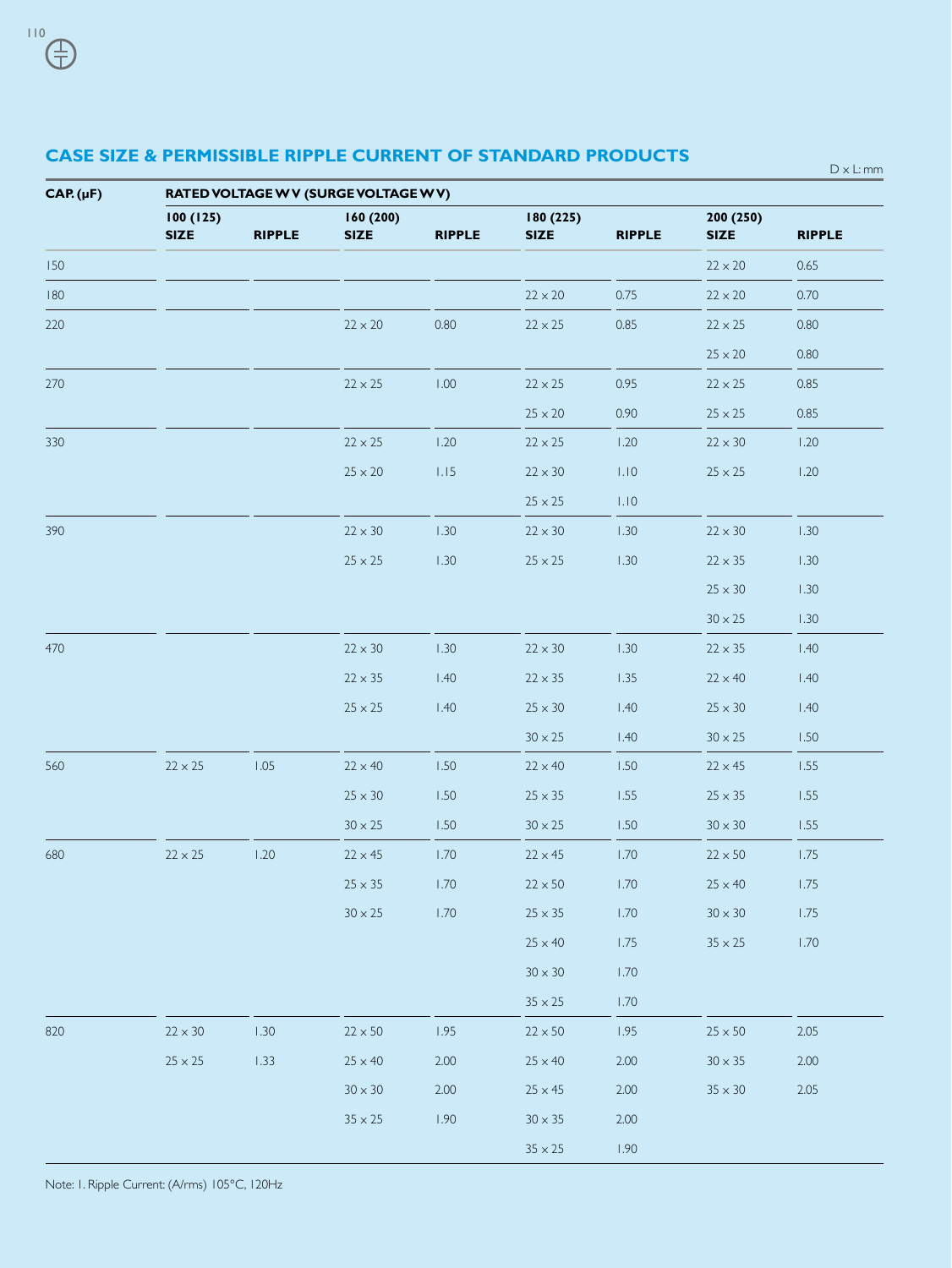| $CAP. (\mu F)$ | RATED VOLTAGE W V (SURGE VOLTAGE W V) |               |                         |               |                          |               |                          |               |  |  |  |
|----------------|---------------------------------------|---------------|-------------------------|---------------|--------------------------|---------------|--------------------------|---------------|--|--|--|
|                | 100(125)<br><b>SIZE</b>               | <b>RIPPLE</b> | 160(200)<br><b>SIZE</b> | <b>RIPPLE</b> | 180 (225)<br><b>SIZE</b> | <b>RIPPLE</b> | 200 (250)<br><b>SIZE</b> | <b>RIPPLE</b> |  |  |  |
| 1000           | $22 \times 35$                        | 1.50          | $25 \times 45$          | 2.20          | $25 \times 45$           | 2.20          | $30 \times 40$           | 2.30          |  |  |  |
|                | $25 \times 30$                        | 1.50          | $30 \times 35$          | 2.20          | $25 \times 50$           | 2.20          | $30 \times 45$           | 2.30          |  |  |  |
|                |                                       |               | $35 \times 30$          | 2.20          | $30 \times 35$           | 2.25          | $35 \times 30$           | 2.30          |  |  |  |
|                |                                       |               |                         |               | $30 \times 40$           | 2.25          | $35 \times 35$           | 2.30          |  |  |  |
|                |                                       |               |                         |               | $35 \times 30$           | 2.25          |                          |               |  |  |  |
| 1200           | $22 \times 40$                        | 1.70          | $25 \times 50$          | 2.45          | $25 \times 50$           | 2.45          | $30 \times 50$           | 2.60          |  |  |  |
|                | $25\times35$                          | 1.70          | $30 \times 40$          | 2.45          | $30 \times 40$           | 2.45          | $35 \times 40$           | 2.65          |  |  |  |
|                | $30 \times 25$                        | 1.70          | $35 \times 30$          | 2.45          | $30 \times 45$           | 2.50          |                          |               |  |  |  |
|                |                                       |               |                         |               | $35 \times 35$           | 2.50          |                          |               |  |  |  |
| 1500           | $22 \times 45$                        | 1.95          | $30 \times 45$          | 2.80          | $30 \times 45$           | 2.80          | $35 \times 45$           | 3.10          |  |  |  |
|                | $25 \times 40$                        | 2.00          | $35 \times 35$          | 2.80          | $30 \times 50$           | 2.90          |                          |               |  |  |  |
|                | $30 \times 30$                        | 1.95          |                         |               | $35 \times 40$           | 2.90          |                          |               |  |  |  |
|                | $35 \times 25$                        | 2.00          |                         |               |                          |               |                          |               |  |  |  |
| 1800           | $25 \times 45$                        | 2.20          | $30 \times 50$          | 3.30          | $30 \times 50$           | 3.30          | $35 \times 50$           | 3.15          |  |  |  |
|                | $30 \times 35$                        | 2.50          | $35 \times 45$          | 3.30          | $35 \times 50$           | 3.30          |                          |               |  |  |  |
|                | $35 \times 30$                        | 2.45          |                         |               |                          |               |                          |               |  |  |  |
| 2200           | $25 \times 50$                        | 2.55          | $35\times50$            | 3.75          | $35\times50$             | 3.60          | $35\times50$             | 4.80          |  |  |  |
|                | $30 \times 40$                        | 2.70          |                         |               |                          |               |                          |               |  |  |  |
|                | $35 \times 30$                        | 2.55          |                         |               |                          |               |                          |               |  |  |  |
| 2700           | $30 \times 45$                        | 2.90          |                         |               |                          |               |                          |               |  |  |  |
|                | $35 \times 35$                        | 2.85          |                         |               |                          |               |                          |               |  |  |  |
| 3300           | $30 \times 50$                        | 3.25          |                         |               |                          |               |                          |               |  |  |  |
|                | $35 \times 40$                        | 3.25          |                         |               |                          |               |                          |               |  |  |  |
| 3900           | $35 \times 45$                        | 3.70          |                         |               |                          |               |                          |               |  |  |  |
| 4700           | $30 \times 50$                        | 3.80          |                         |               |                          |               |                          |               |  |  |  |
|                | $35 \times 50$                        | 3.80          |                         |               |                          |               |                          |               |  |  |  |

111

王

D x L: mm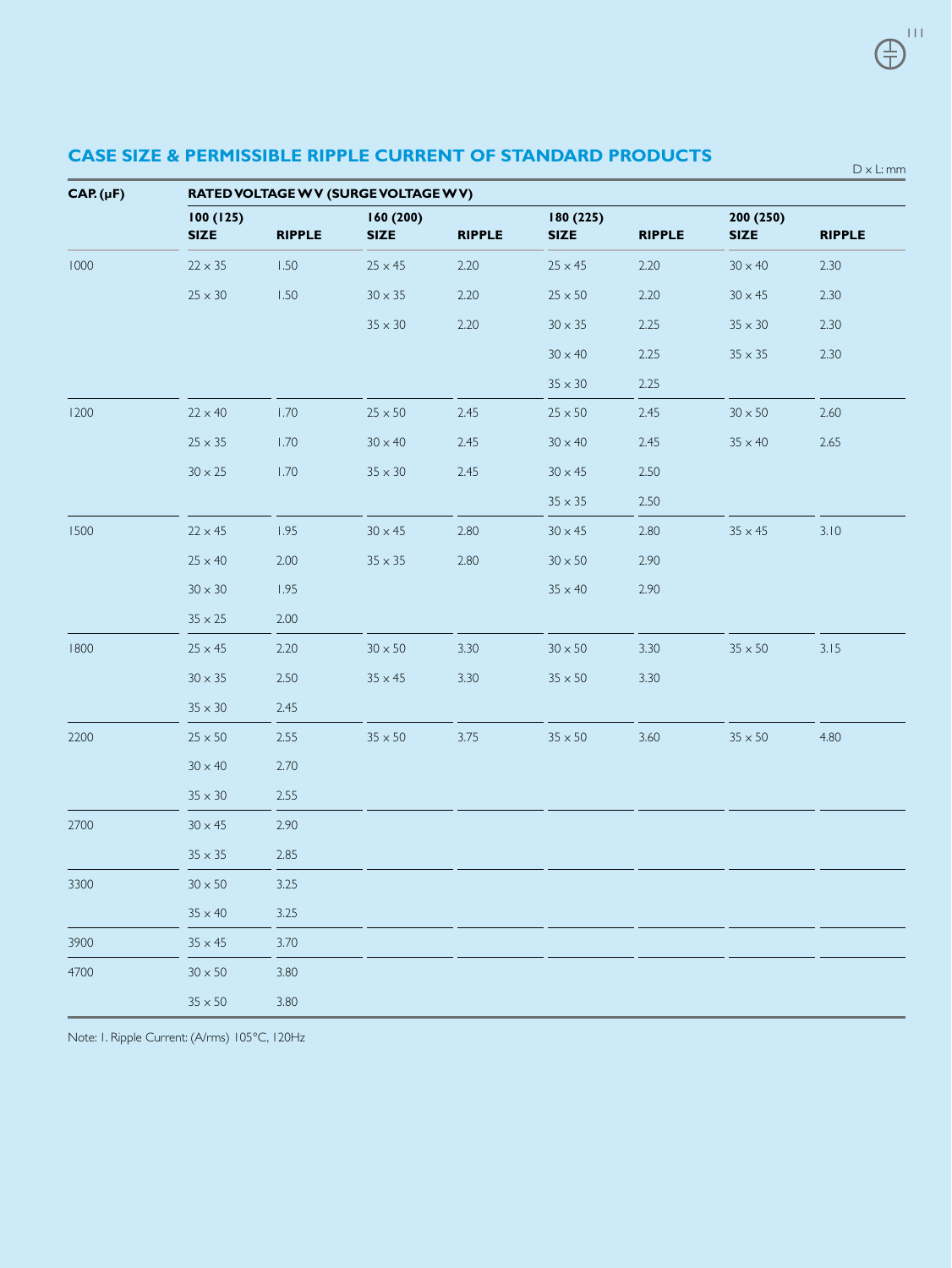D x L: mm

**CAP. (µF) RATED VOLTAGE W V (SURGE VOLTAGE W V) 250 (300) 350 (400) 400 (450) 420 (470) 450 (500) SIZE RIPPLE SIZE RIPPLE SIZE RIPPLE SIZE RIPPLE SIZE RIPPLE** 47 22 x 20  $22 \times 20$   $22 \times 20$   $235$   $22 \times 25$   $238$ 56 22 x 20  $22 \times 20$  0.40  $22 \times 20$  0.40  $22 \times 25$  0.40 68 22 x 25 0.45  $22 \times 25$  0.50  $22 \times 30$  0.50  $25 \times 20$  0.50 25  $\times 25$  0.50 82 22 x 25 0.55  $22 \times 25$  0.52  $22 \times 30$  0.52  $25 \times 20$  0.50 22 x 30 0.60 22 x 35 0.55  $25 \times 25$  0.65 25  $\times 30$  0.55  $30 \times 25$  0.55  $100$  22 x 25 0.56 22 x 30 0.70 22 x 30 0.60 22 x 30 22 x 30 0.55  $25 \times 25$  0.70  $22 \times 35$  0.65 22  $\times$  40 0.65  $25 \times 25$  0.65 25  $25 \times 30$  0.60  $25 \times 30$  0.65 30  $\times 25$  0.65  $120$  22 x 20 0.60  $22 \times 35$  0.75  $22 \times 35$  0.70 22 x 35 0.60  $25 \times 30$  0.75  $25 \times 30$  0.70 22 x 45 0.70  $30 \times 25$  0.75  $30 \times 25$  0.75 25  $25 \times 35$  0.70  $30 \times 30$  0.70  $35 \times 25$  0.70 150 22 x 25 0.65 22 x 40 0.80 22 x 35 0.72 22 x 35 0.58 22 x 40 0.68  $25 \times 30$  0.80  $22 \times 40$  0.80  $22 \times 40$  0.65  $22 \times 50$  0.80  $30 \times 25$  0.85 25 × 30 0.85 25 × 30 0.70 25 × 40 0.80  $25 \times 35$  0.85 30  $\times 30$  0.75  $30 \times 30$  0.85 35 x 25 0.75  $35 \times 25$  0.80 180 22 x 25 0.80 22 x 45 0.90 22 x 40 0.81 22 x 40 0.68 22 x 45 0.75  $22 \times 50$  0.95 25  $\times 35$  0.68 25  $\times 45$  0.85  $25 \times 20$  0.75  $25 \times 35$  0.90  $25 \times 40$  0.95 30  $\times 35$  0.85  $30 \times 30$  0.90  $30 \times 30$  0.90  $35 \times 30$  0.85 220 22 x 30 0.95 22 x 50 1.05 25 x 45 1.05 25 x 40 0.85 22 x 50 0.85  $25 \times 25$  0.95 25  $\times$  40 1.05 30  $\times$  30 1.05 25  $\times$  45 0.95 25  $\times$  50 1.00  $30 \times 30$  1.00  $30 \times 35$  1.05  $30 \times 40$  0.95  $30 \times 40$  1.00  $35 \times 25$  1.05  $35 \times 30$  1.10 35  $\times 30$  1.00